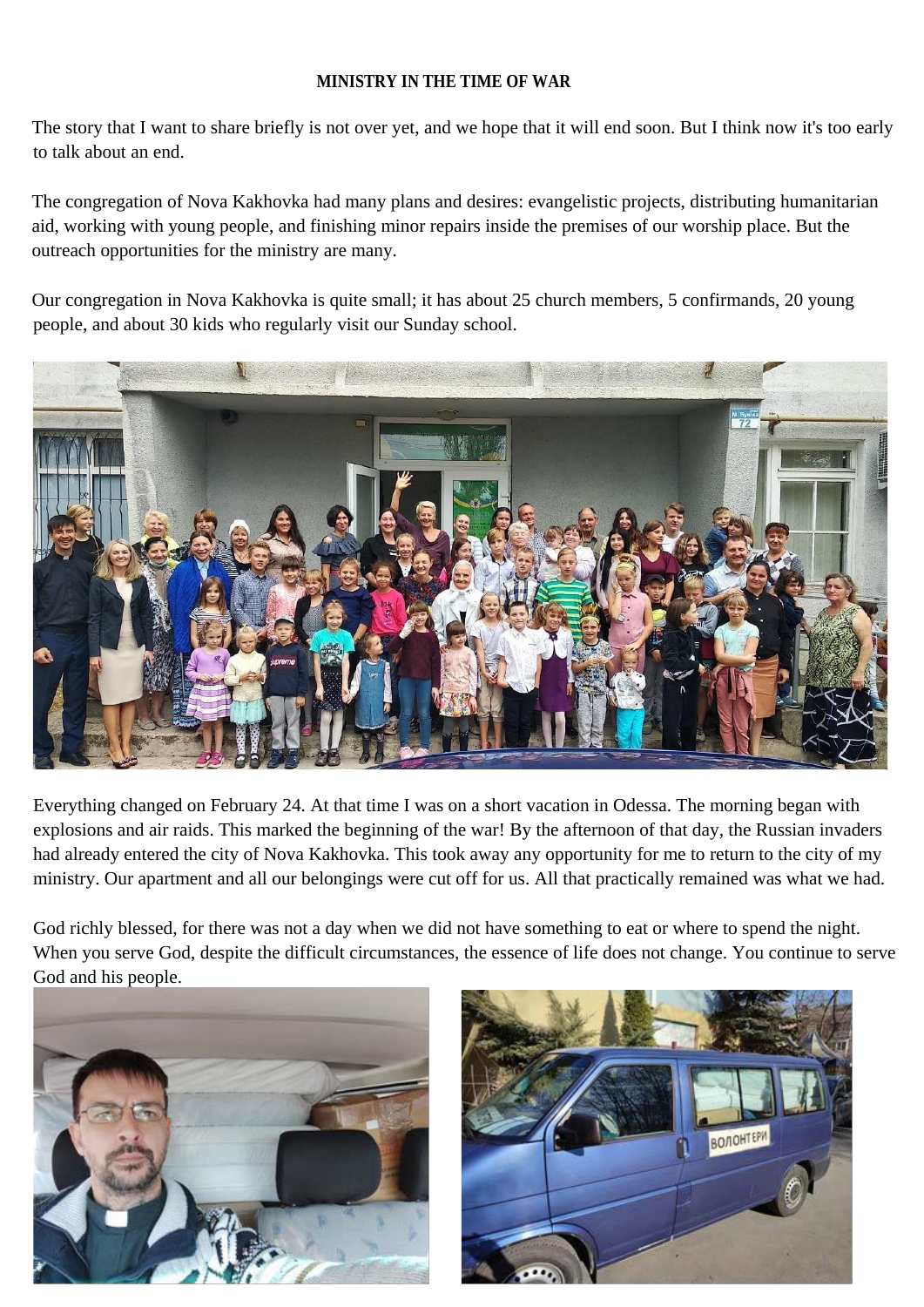The Lord blessed to take my wife Irina and younger son Mark to a safe place - to Germany. I thank everyone who participated in this process and who today help our refugees survive the hardships of wartime. Thank you for prayerful support, for humanitarian supplies, for food, for finances, for the words of encouragement that we receive abundantly from many of our partners and friends.

Together with the pastors and some brothers of our synod, we took on the service of volunteers and work with refugees. We provide humanitarian aid, and food is transported to different needy regions of the country. Women and children are taken out of dangerous places of warfare. We organize transit points and escort of refugees to the border and to some extent abroad. A large amount of work takes place on the territory not captured by Russian invaders.



My pastoral heart worries about the people of the Nova Kakhovka community. The situation in Nova Kakhovka is not simple: lack of food, lack of necessary medicines, constant danger from the occupying troops, disconnection of communications and the Internet, lack of work and money. Today there is no opportunity to get to Nova Kakhovka, and there is also no way to leave from there. Some people break through and leave at their own peril, but this is always a big risk to life.

We pray intensely for the safety of the lives of people in the occupied territories. With the funds that the Lord blesses through you, we support those in need, transferring parts to their bank cards so that they can purchase the goods necessary for survival. The Lord is with us here and with them there, and blesses and preserves all who fully trust Him.

Today I am in the city of Dnipro, where our congregation has opened their doors to the refugees so that people can stay few days over, receive a warm meal every day, have a shower or talk Pastor Sergey or myself.